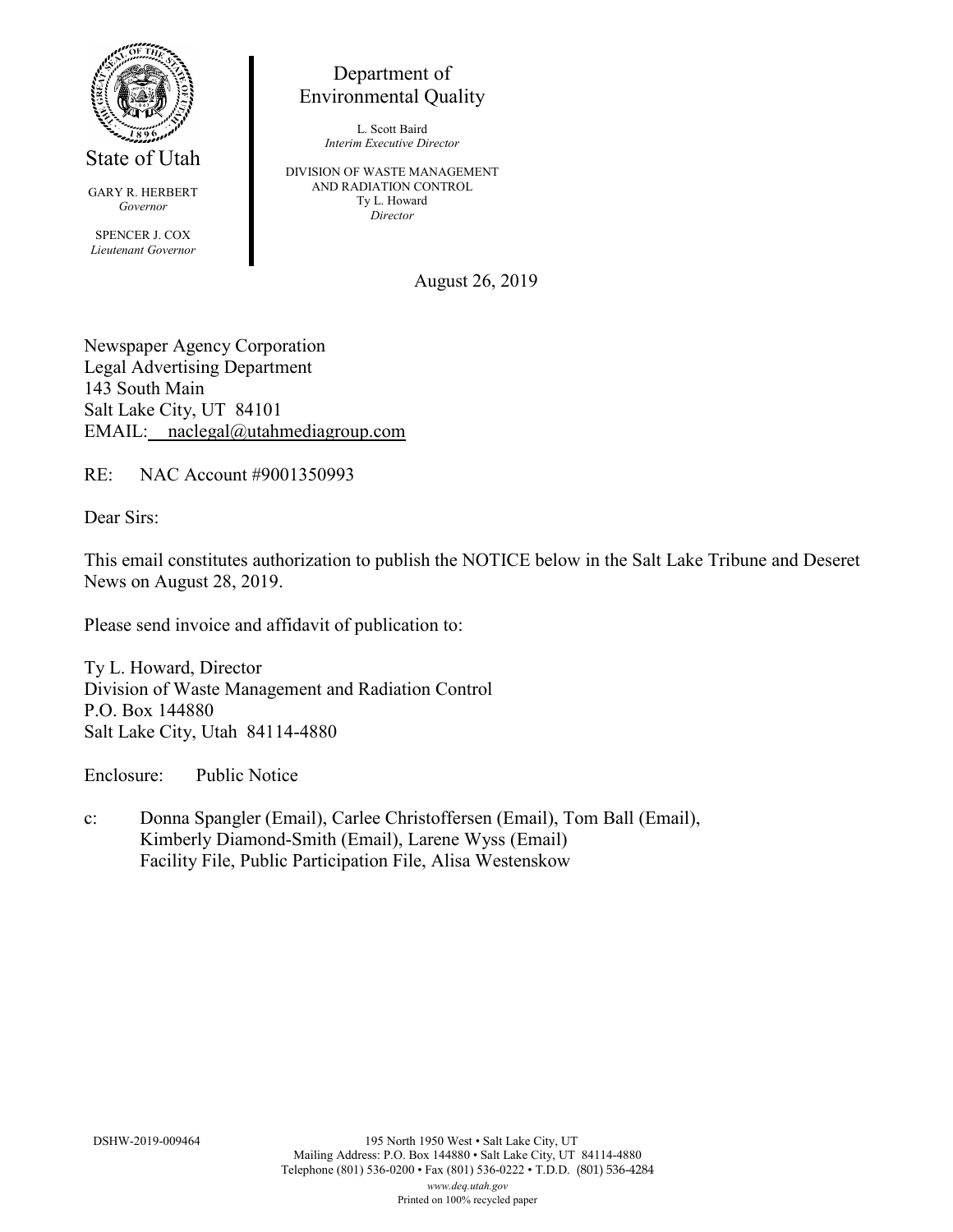

State of Utah

GARY R. HERBERT *Governor*

SPENCER J. COX *Lieutenant Governor*

## Department of Environmental Quality

L. Scott Baird *Interim Executive Director*

DIVISION OF WASTE MANAGEMENT AND RADIATION CONTROL Ty L. Howard *Director*

August 23, 2019

Emery Telcom Email: sdraper@emerytelcom.com

Dear Sirs:

This email constitutes authorization to publish the NOTICE below in the Sun Advocate on August 28, 2019

Please send invoice and affidavit of publication to:

Ty L. Howard, Director Division of Waste Management and Radiation Control P.O. Box 144880 Salt Lake City, Utah 84114-4880

Enclosure: Public Notice

c: Donna Spangler (Email), Carlee Christoffersen (Email), Tom Ball (Email) Kimberly Diamond-Smith (Email), Larene Wyss (Email) Facility File, Public Participation File, Alisa Westenskow